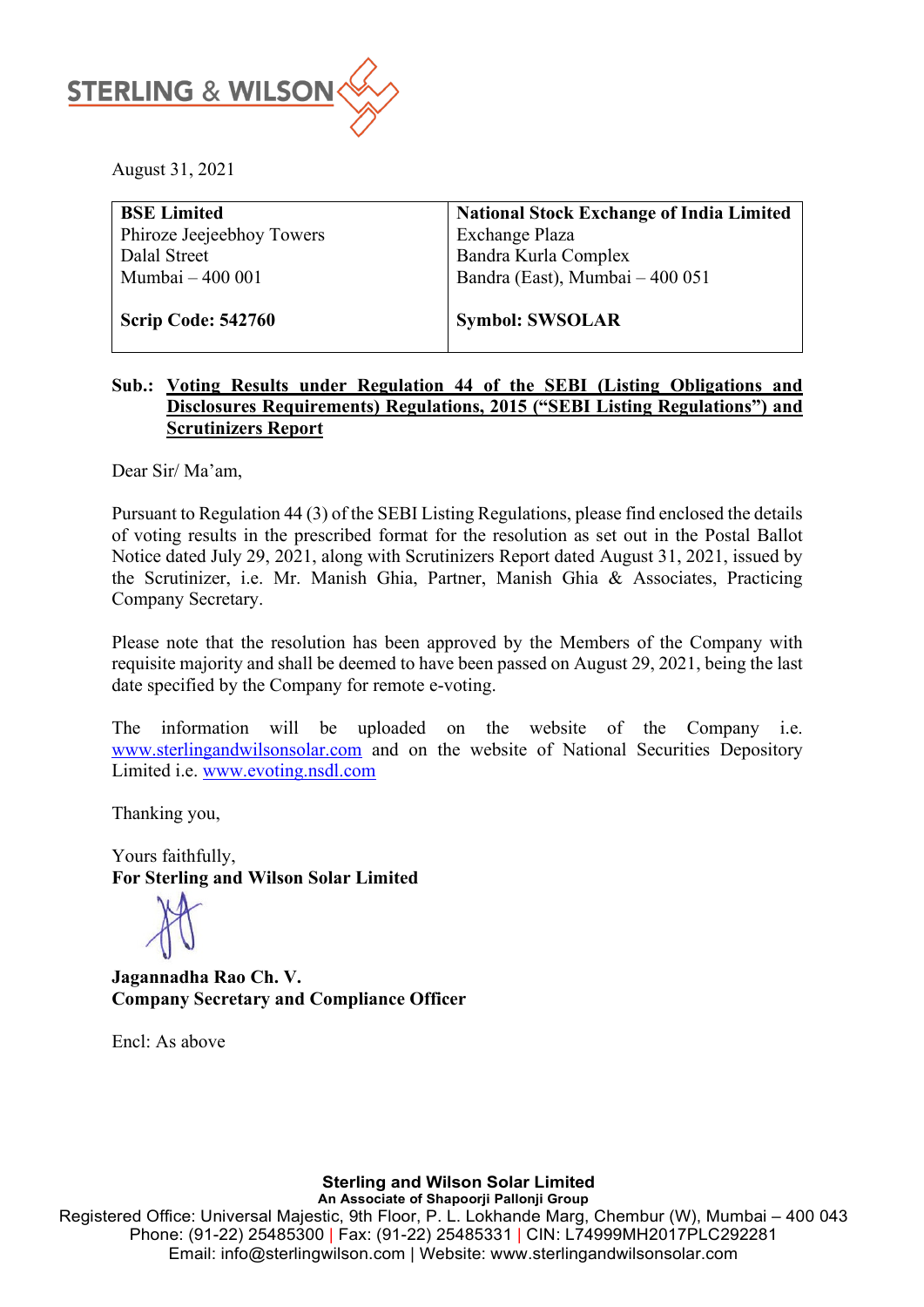| <b>Sterling and Wilson Solar Limited</b>                              |  |  |  |  |  |  |
|-----------------------------------------------------------------------|--|--|--|--|--|--|
| Last Date of Postal Ballot and E-Voting: 29th August, 2021            |  |  |  |  |  |  |
| Total number of shareholders on record date (23rd July, 2021) : 77575 |  |  |  |  |  |  |

**No. of shareholders present in the meeting either in person or through proxy: Not Applicable**

Promoters and Promoter Group: 0

Public: 0

No. of shareholders attended the meeting through video conferencing ("VC") / Other Audio Visual Means ("OAVM"): Not Applicable

Promoters and Promoter Group: 0

Public: 0

#### **Sterling and Wilson Solar Limited** ┐

| <b>Resolution Required: (Special)</b>                                        |               | 1 - Alteration of the Object Clause of the Memorandum of Association of the Company. |              |                              |              |              |                              |                   |
|------------------------------------------------------------------------------|---------------|--------------------------------------------------------------------------------------|--------------|------------------------------|--------------|--------------|------------------------------|-------------------|
| Whether promoter/ promoter group are interested in<br>the agenda/resolution? |               |                                                                                      | <b>No</b>    |                              |              |              |                              |                   |
| Category                                                                     | Mode of       |                                                                                      |              |                              |              |              |                              |                   |
|                                                                              | Voting        |                                                                                      | No. of       | % of Votes Polled            | No. of       | No. of       | % of Votes in                | % of Votes        |
|                                                                              |               | No. of                                                                               | votes        | on outstanding               | $Votes - in$ | <b>Votes</b> | favour on votes              | against on votes  |
|                                                                              |               | shares held                                                                          | polled       | shares                       | favour       | -Against     | polled                       | polled            |
|                                                                              |               | $[1]$                                                                                | [2]          | $[3] = \{ [2] / [1] \}$ *100 | [4]          | $[5]$        | $[6] = \{ [4] / [2] \}$ *100 | [7]={[5]/[2]}*100 |
|                                                                              | E-Voting      |                                                                                      | 111222560    | 100.0000                     | 111222560    | ŋ            | 100.0000                     | 0.0000            |
| <b>Promoter and Promoter</b>                                                 | Poll          |                                                                                      | <sup>0</sup> | 0.0000                       | 0            |              | 0.0000                       | 0.0000            |
| Group                                                                        | Postal        | 111222580                                                                            |              |                              |              |              |                              |                   |
|                                                                              | <b>Ballot</b> |                                                                                      | 0            | 0.0000                       | 0            | 0            | 0.0000                       | 0.0000            |
|                                                                              | Total         |                                                                                      | 111222560    | 100.0000                     | 111222560    | 0            | 100.0000                     | 0.0000            |
|                                                                              | E-Voting      | 18930196                                                                             | 10150413     | 53.6202                      | 10150413     | 0            | 100.0000                     | 0.0000            |
|                                                                              | Poll          |                                                                                      | 0            | 0.0000                       | 0            | 0            | 0.0000                       | 0.0000            |
| <b>Public Institutions</b>                                                   | Postal        |                                                                                      |              |                              |              |              |                              |                   |
|                                                                              | <b>Ballot</b> |                                                                                      | 0            | 0.0000                       | 0            | 0            | 0.0000                       | 0.0000            |
|                                                                              | Total         |                                                                                      | 10150413     | 53.6202                      | 10150413     |              | 100.0000                     | 0.0000            |
| <b>Public Non Institutions</b>                                               | E-Voting      | 30207224                                                                             | 2047366      | 6.7777                       | 2023020      | 24346        | 98.8109                      | 1.1891            |
|                                                                              | Poll          |                                                                                      | $\Omega$     | 0.0000                       | 0            | n            | 0.0000                       | 0.0000            |
|                                                                              | Postal        |                                                                                      |              |                              |              |              |                              |                   |
|                                                                              | <b>Ballot</b> |                                                                                      | $\Omega$     | 0.0000                       | 0            | ŋ            | 0.0000                       | 0.0000            |
|                                                                              | <b>Total</b>  |                                                                                      | 2047366      | 6.7777                       | 2023020      | 24346        | 98.8109                      | 1.1891            |
| Total                                                                        |               | 160360000                                                                            | 123420339    | 76.9645                      | 123395993    | 24346        | 99.9803                      | 0.0197            |

**For Sterling and Wilson Solar Limited**

**Jagannadha Rao Ch. V. Company Secretary**

August 31, 2021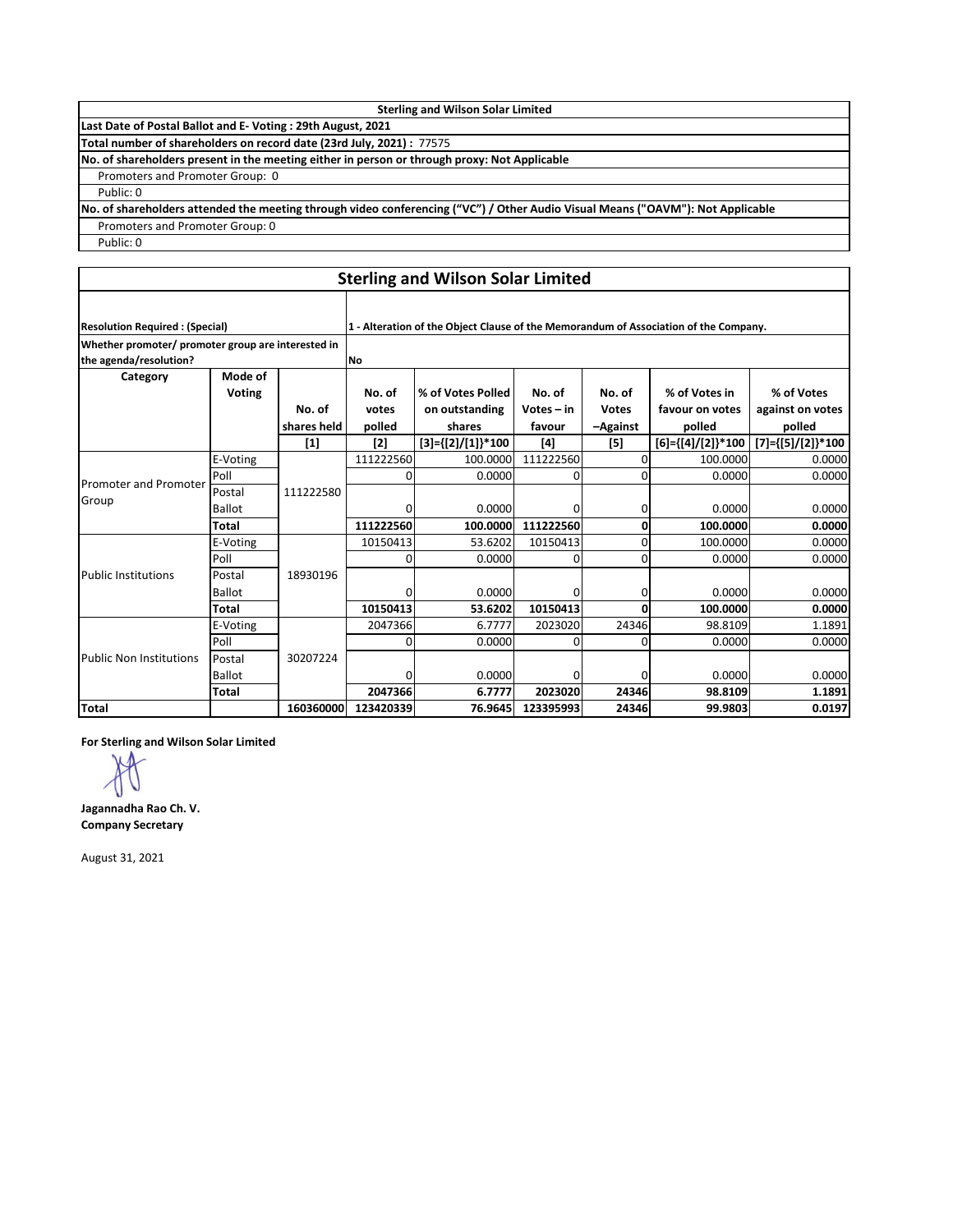

**Manish Ghia & Associates**  $\bullet$  : +91 22 2682 6286/87/88  $\bullet$ : info@mgconsulting.in twww.mgconsulting.in

### **CONFIDENTIAL**

Date: August 31, 2021

To

## The Chairperson / Company Secretary Sterling and Wilson Solar Limited

Universal Majestic, 9th Floor, P. L. Lokhande Marg, Chembur (West), Mumbai-400043

Sir

#### Sub.: Scrutinizer's Report for passing of resolution through Postal Ballot (e-voting)

I have completed the assignment as the Scrutinizer for the Postal Ballot process under Section 110 of the Companies Act, 2013 ('the Act') read with Companies (Management and Administration) Rules, 2014 as amended from time to time and Regulation 44 of the SEBI (Listing Obligations and Disclosure Requirements) Regulations, 2015 and I submit herewith my report for your necessary further action.

I further report that the electronic data and all other relevant records relating to the Remote E-Voting during the Postal Ballot process, shall remain in my safe custody until the Chairman considers, approves and signs the Minutes of the aforesaid Postal Ballot and thereafter the same will be handed over to the Chairman/Company Secretary & Compliance Officer of the Company for safe keeping.

I request you to preserve electronic data and all other relevant records as required under Rule 22 of Companies (Management and Administration) Rules, 2014.

Thanking you,

For Manish Ghia & Associates *Company Secretaries* (Unique ID: P2006MH007100)

 MANNISH LALITCHAN DRA GHIA

Digitally signed by MANNISH LALITCHANDRA GHIA DN: c=IN, o=Personal, pseudonym=e9aa06e44081b75d42f100518f1 8f92a436719cb7955b1645b59ceef94283427, postalCode=400067, st=MAHARASHTRA, serialNumber=dca773b73ac489446b1d6eb76 28311f84a8b79c1a25633b11c32bc91e55cfd4 3, cn=MANNISH LALITCHANDRA GHIA Date: 2021.08.31 13:18:39 +05'30'

CS Mannish L. Ghia Partner M. No. FCS 6252; C. P. No.3531 PR 822/2020



Encl: as above

**Page 1 of 1**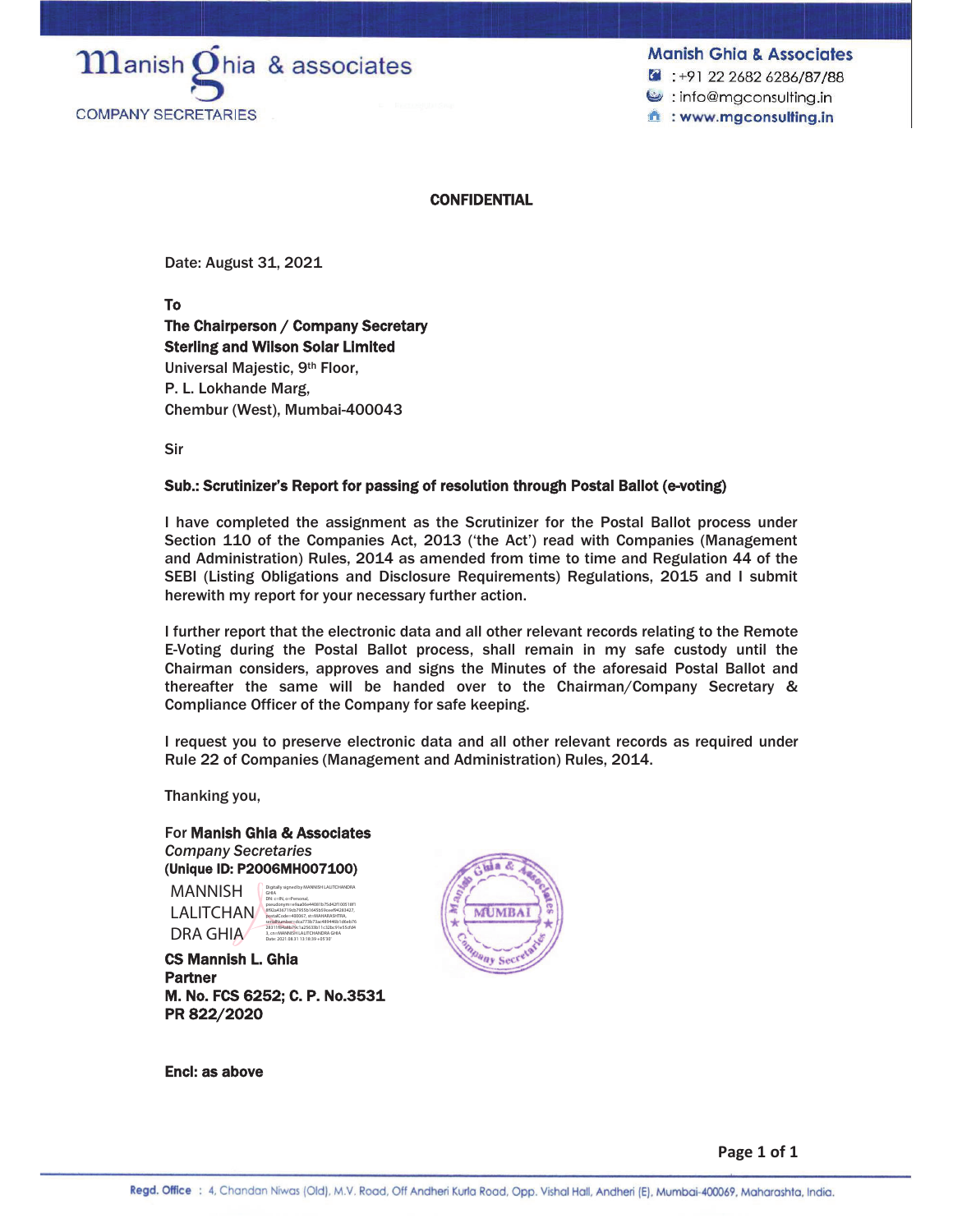

**Manish Ghia & Associates**  $\frac{1}{2}$  : +91 22 2682 6286/87/88  $\bullet$ : info@mgconsulting.in the : www.mgconsulting.in

### SCRUTINIZER REPORT

*[Pursuant to Section 110 of the Companies Act, 2013 and Rule 20 and 22 of Companies (Management and Administration) Rules, 2014]* 

To

## The Chairperson / Company Secretary Sterling and Wilson Solar Limited Universal Majestic, 9th Floor, P. L. Lokhande Marg, Chembur (West), Mumbai-400043

Dear Sir,

### Sub: Scrutinizer's Report for passing of resolution through Postal Ballot (remote e-voting).

I, CS Mannish L. Ghia, Partner, M/s. Manish Ghia & Associates, Company Secretaries, Mumbai was appointed as Scrutinizer by the Board of Directors of the Company for the purpose of scrutinizing the process of voting through Postal Ballot ("remote e-voting") in terms of the provisions of Section 110 of the Companies Act, 2013 ('the Act') read with Rule 20 & 22 of the Companies (Management and Administration) Rules, 2014 ('the rules') as amended from time to time and Regulation 44 of SEBI (Listing Obligations and Disclosure Requirements) Regulations, 2015 ('the regulations') in a fair and transparent manner, for passing of the resolution as mentioned in the Postal Ballot Notice dated 29th July, 2021 ("Notice"), issued by the Company in accordance with General Circular No.  $14/2020$  dated 08<sup>th</sup> April, 2020, Circular No.  $17/2020$  dated  $13$ <sup>th</sup> April, 2020, Circular No.  $33/2020$  dated  $28th$  September, 2020, General Circular No. 39/2020 dated  $31st$ December, 2020 and General Circular No. 10/2021 dated 23<sup>rd</sup> June, 2021 respectively, issued by Ministry of Corporate Affairs, Government of India (hereinafter referred to as "MCA Circulars").

- 1. The Postal Ballot conducted through remote e-voting in terms of MCA Circulars, has been completed and now I submit my report as under:
- 1.1 The management of the Company is responsible to ensure compliance with the requirements of the Act and Rules made thereunder including the above-mentioned MCA Circulars and the regulations. Our responsibility as Scrutinizer is restricted to preparing the Scrutinizers Report on the votes cast in favor and against the resolution(s) stated in the Notice.

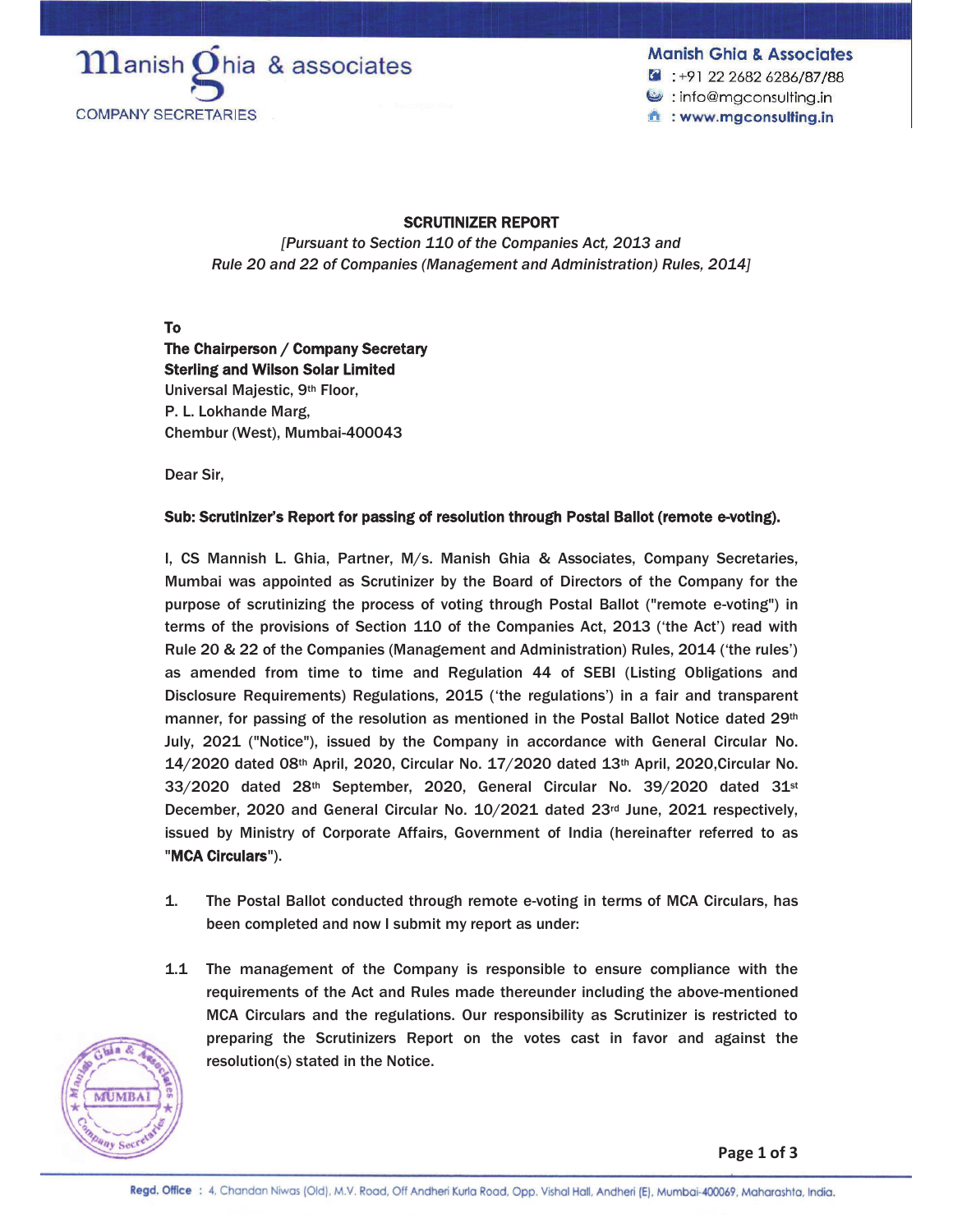- 1.2 The Company had availed the e-voting platform/facility offered by National Securities Depository Limited (NSDL) for conducting Postal Ballot process through remote evoting.
- 1.3 The Company on Friday,  $30<sup>th</sup>$  July, 2021, completed the dispatch of the Notice only through electronic mode to those members whose e-mail addresses were registered with the Company/Depositories as on the cut-off date being, 23rd July, 2021.
- 1.4 As per applicable provisions of the rules, the Company had published an advertisement about completion of dispatch of Notice as above, provision of remote e-voting facility and other mandated particulars in English Newspaper "Financial Express" and Marathi Newspaper "Nav Shakti" on Saturday, 31<sup>st</sup> July, 2021.
- 1.5 The remote e-voting period commenced on Saturday, 31st July, 2021, 9:00 a.m. (IST) onwards and ended on Sunday, 29th August, 2021 at 5.00 p.m. (IST).
- 1.6 Votes cast through remote e-voting till 5.00 p.m. on Sunday, 29th August, 2021 being the last date and time fixed by the Company for voting, are considered for my scrutiny.
- 1.7 The e-voting module was disabled by NSDL on Sunday,  $29<sup>th</sup>$  August,  $2021$  after 5.00 p.m. and as required under the rules the votes cast under the remote e-voting facility during the Postal Ballot period, were unblocked in the presence of Mr. Vivek Thakur and Ms. Dhruti Upadhyay who are not in employment with the Company; thereafter the data of remote e-voting was downloaded and the Shareholding was matched/confirmed with the Register of Members of the Company/List of Beneficiaries maintained by the Company/its Registrar and Share Transfer Agents / Depositories as on the cut-off date i.e., Friday, 23rd July, 2021.
- 1.8 The remote e-voting data was scrutinized for verification of votes cast in favor and against the resolution.
- 2. The summary of the voting through remote e-voting is as follows:

## Resolution No.1: Special Resolution

Alteration of the Object Clause of the Memorandum of Association of the Company

(i) Voted in favour of the resolution:

| <b>Number</b> | оf | members l |           | Number of valid votes cast   % of total number of valid |
|---------------|----|-----------|-----------|---------------------------------------------------------|
| voted         |    |           | by them   | votes cast                                              |
| 556           |    |           | 123395993 | 99.98                                                   |